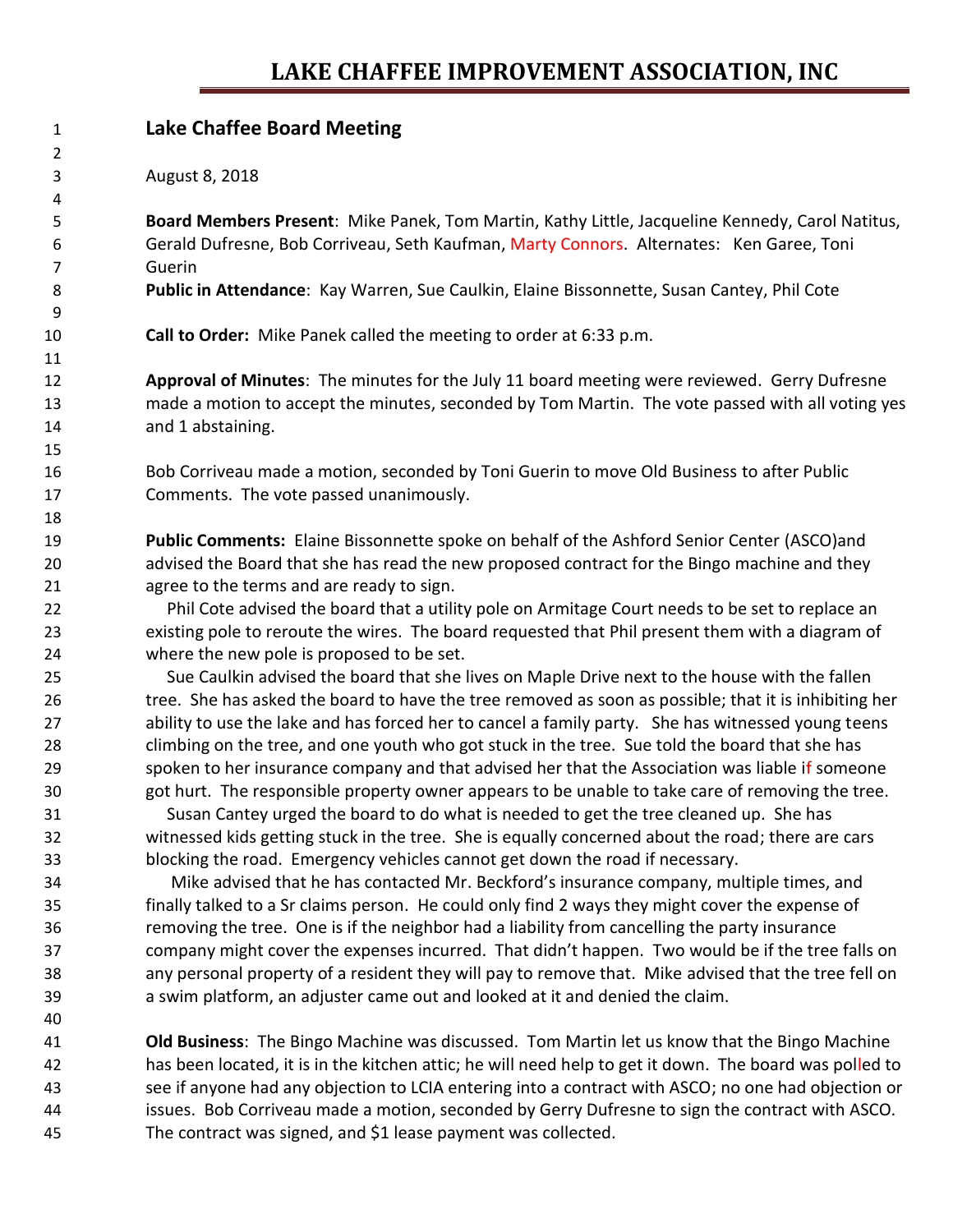## **LAKE CHAFFEE IMPROVEMENT ASSOCIATION, INC**

 **Executive Session:** Bob Corriveau made a motion to go into Executive Session as the tree issue may involve legal matters. Tom Martin seconded the motion; Executive Session began at 7:25. Tom Martin made a motion to come out of Executive Session, seconded by Toni Guerin. The Executive Session ended at 7:55.

 **Old Business Continued:** Toni Guerin made a motion, seconded by Seth Kaufman to have Mike Panek contact the attorney of record to seek legal advice and recommend steps to take to address the tree issue and all of the other violations on Maple Drive. The motion passed unanimously.

 Bob Corriveau made a motion, seconded by Tom Martin to get quotes for tree removal and move forward asap with removal after consulting with the attorney. The motion passed unanimously. Bob Corriveau had agreed to contact the insurance company about the slide on the Association property, and what our liability is. Bob has not received a response yet.

 Mike Panek had agreed to contact some Septic companies with regards to our current holding tank. Mike had Skips Sanitation at the property to discuss the holding tank. The Ashford town Sanitary officer advised Mike that first we need to have a soil test to verify that we cannot have a regular septic system installed. If we decide to go forward with a regular septic system, the cost would be in the \$10,000 - \$15,000 range (per Skips). If we replace the existing holding tank the cost would be around \$6000. More research is needed to move forward. When we are ready to move forward we will get additional bids for whatever work needs to be done.

 Marty Connors has worked at updating the list of property owners. Marty got a list of current property owners from the Town of Ashford and has created a complete list of property owners, including name, lake address, mailing address, and phone number. This list will be maintained and used for mailings and tax bills going forward.

 **Approval of Treasurer's Report**: Jacqueline Kennedy presented the July Treasurers report. There was a discussion regarding the utility amount and the road repair amount. Gerry Dufresne made a motion, seconded by Bob Corriveau to accept the Treasurers report. The motion passed unanimously.

- **Remarks by President**: There were no remarks
- **Correspondence:** There was no correspondence to discuss

## **Chairperson's Reports:**

 **Boat Launch and Boat Dock**: Gerry stated that the Boat Launch was getting mowed. He reported that the dock got knocked over by a couple of fishermen and he will get it fixed when he is able to get the supplies needed

**Constable**: No problems have been reported.

 **Beaches**: Jean Panek reported that at the Main Beach a homemade wooden ladder has been attached to the swim platform; thank you to whomever installed it. The gate repair has been 87 contracted with Kent Fence for \$950 to install the gate on the existing poles. At Mothers Beach all is well.

 **Environmental Chairperson**: Ralph Sherman was not present but sent a report advising that he has done 2 tests so far this summer and both have been excellent.